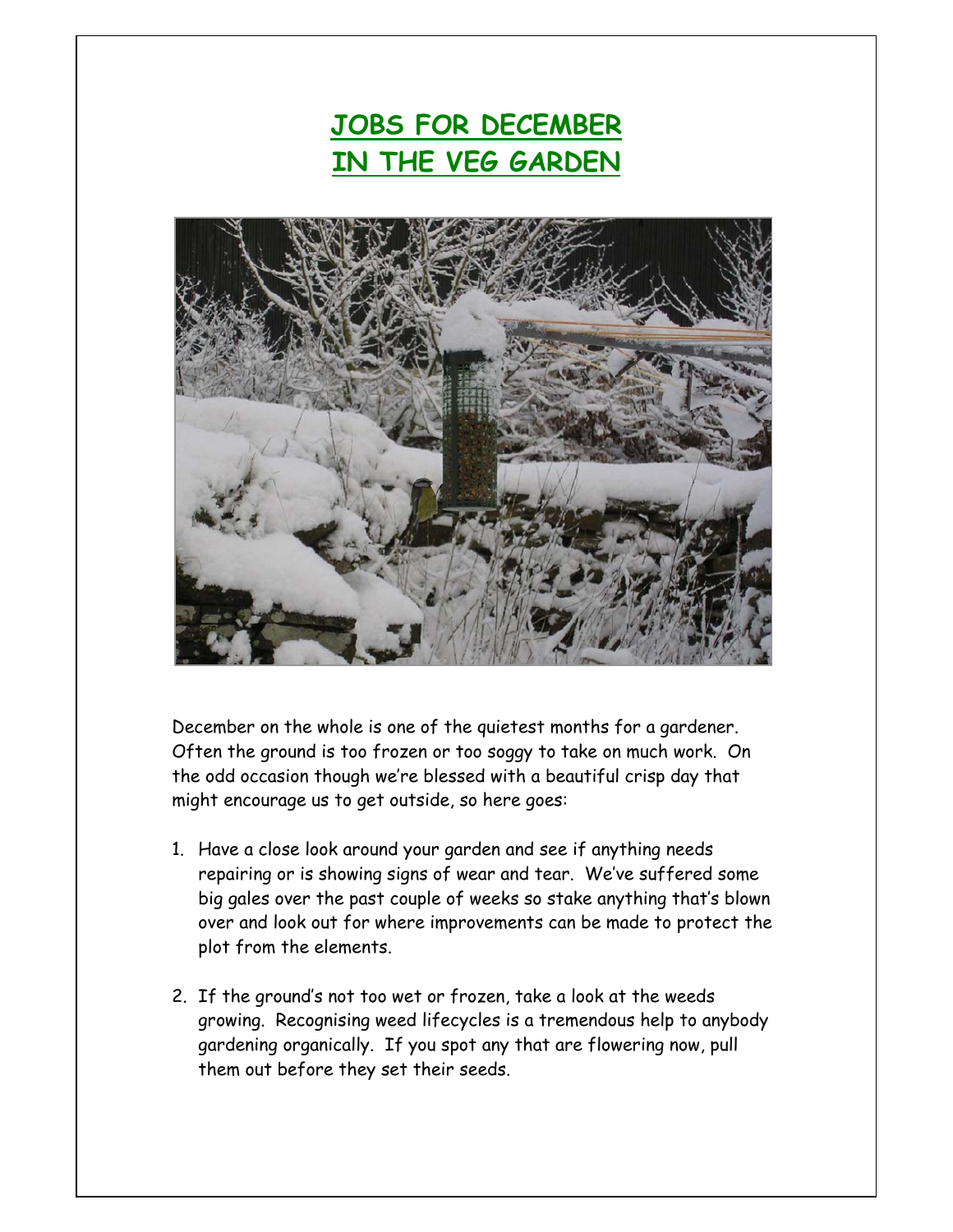3. We've just experienced some of the worst flooding in a long while, and it's quite likely that heavy rains will be occurring more and more often. If an area you're cultivating is suffering from flooding you may need to improve the drainage or consider putting in more permanent raised beds. Ditches can be dug and drainage stones and pipe placed in them that will divert water away from your beds.



If your beds are waterlogged but the water drains away fairly quickly, you may just need to dig in lots of well rotted organic matter to improve the drainage.

If the area is flooding badly you may have to consider moving your vegetable bed.

- 4. We've already experienced our first flurries of snow this winter. Placing markers on the rows containing root vegetables (eg. parsnips) will help you to find your veg when you're ready to cook it. Snow acts as an insulating blanket so your veg will appreciate the extra bit of warmth.
- 5. Check stored fruit and vegetables. Use up any that aren't storing well. We have a freezer drawer full of chopped onions that were on bulbs that hadn't dried properly. The best bits were blitzed in a food processor and placed in portion sized freezer bags ready for use.
- 6. The dormant season is the best time to plant hedgerows that will attract beneficial wildlife to your garden.

Oak, beach, hazel, hawthorn, field maple, hornbeam, gelder rose and blackthorn can all be purchased bare rooted now very cheaply and will attract all manner of birds and insects. However, if your garden is next to a field containing horses or cattle, you may consider putting a fence between them and your trees, as they too will enjoy the new, varied diet.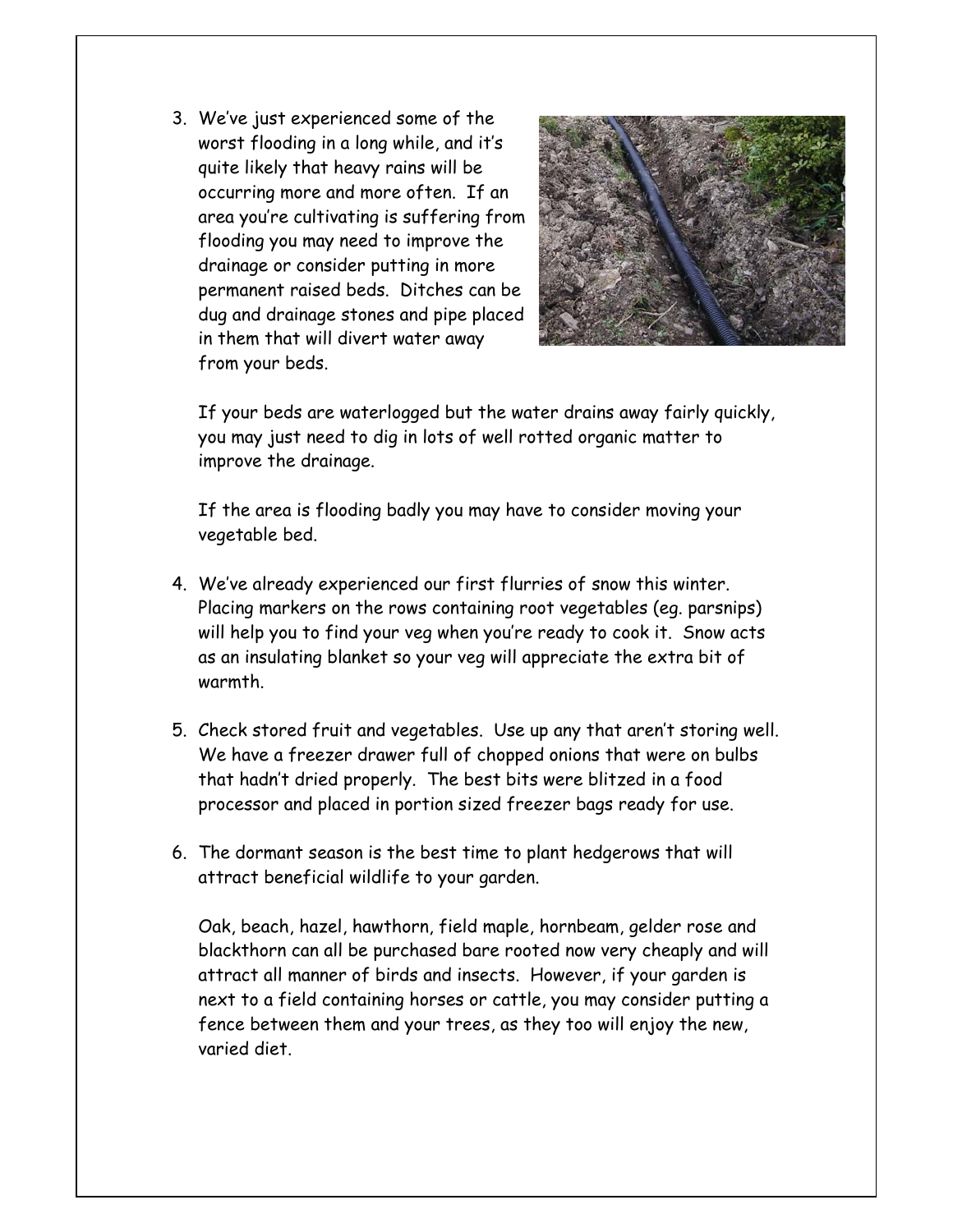- 7. December's a great excuse for being a bit self-indulgent. There are some lovely, pampering hand creams in the shops and on-line that all gardeners' hands will appreciate at this time of year. Or to give those callused, cracked hands a bit of TLC next season, look out for a decent pair of gardening gloves.
- 8. If you haven't done so already, lift and store any late sown turnips, swedes, carrots or beetroot.
- 9. As the ground becomes empty, well-rotted manure can be spread over the surface of roughly dug soil. The freezing and thawing of water in the soil will help to break up it up so that it will be easier to handle in the springtime.
- 10. Apple and pear trees can be pruned now and autumn-fruiting raspberries that have finished fruiting can be cut and disposed of which will help to prevent fungal diseases spreading.

## Suggested Varieties to Sow/Plant Now:

**…………………………………………………………………………..** 

December is the traditional month to look through the seed catalogues, decide what you want to grow (what do you like to eat?) and make a list. Make a note of sowing and planting times too.

- Onion seeds sown into modules just after Christmas will make excellent plants and bulbs and will benefit from the longer growing period.
- Plant rhubarb sets now, as they will benefit from the frosts.

………………………………………………………………………………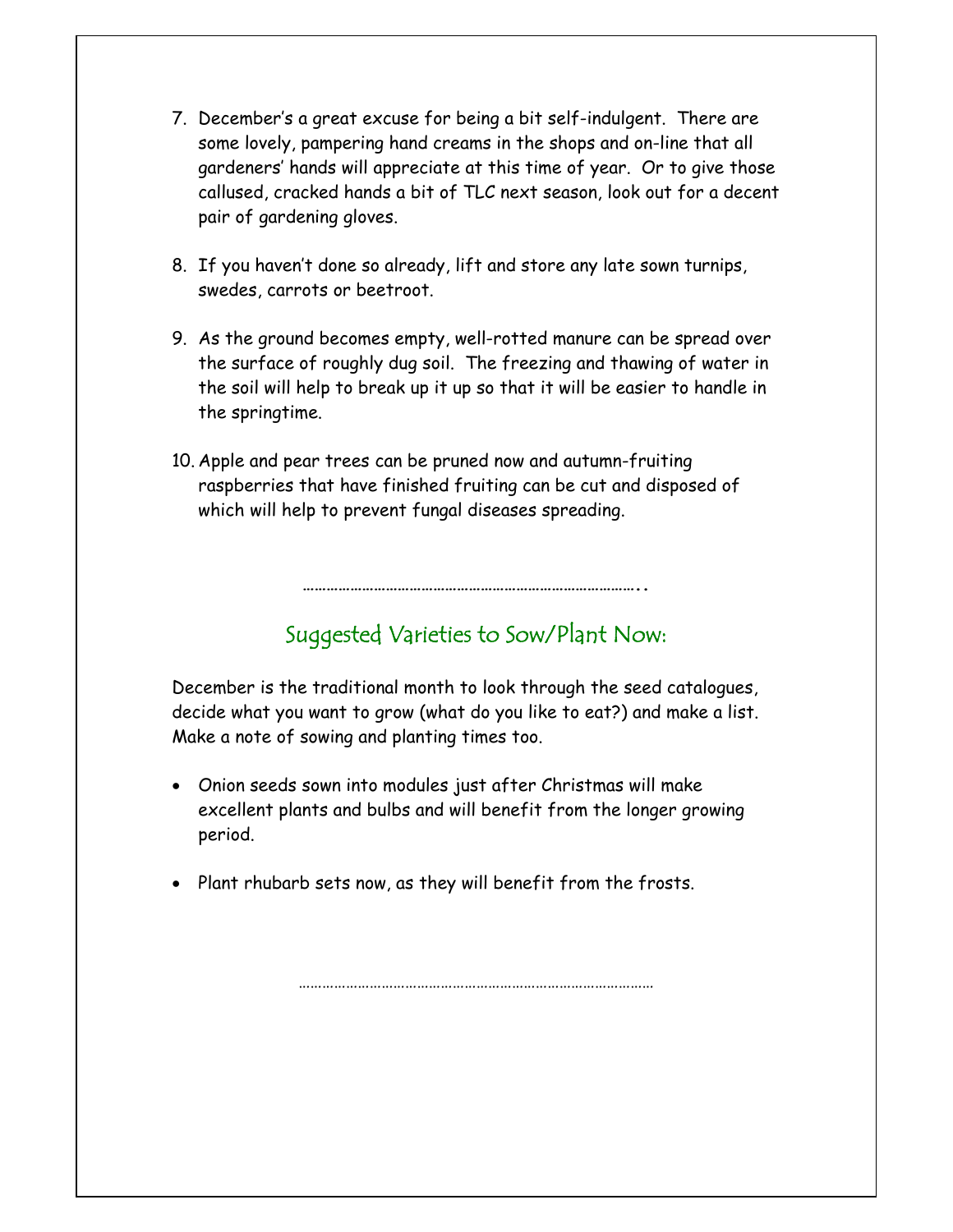## Organic Tip for December

Companion Planting is the practice of growing two or more plants together that will benefit each other. They may use scent, colour or chemicals to attract predators, act as sacrificial plants or repel insects.

Planting companion plants amongst your vegetables or growing them in pots and containers and moving them about between rows can be hugely beneficial.

There are combinations of plants scientifically proven to help or hinder as well as those handed down through folklore. The best thing to do is try various combinations of plants in your own garden and see what works best for you.

A few popular examples include:

\* Poached egg flower (Limnanthes dougasii) - attracts hoverflies throughout the summer who's larvae feed on aphids.



\* Pot Marigold (Calendula officinalis) - edible flowers that are loved by pollinating bees (so plant near beans, cucumbers and melons)



**\*** French Marigold *(Tagetes patula)* – seeds can be raised in the winter months saving money at the garden centres. Their strong smell will discourage whitefly. Evidence is also showing that substances from the roots can help to prevent microscopic eelworms so can be planted with potatoes and

tomatoes.

- Æ Mint and Hissop (Hyssopus officinalis) are strong smelling herbs so place pots between rows of lettuce as they're said to deter slugs. Both herbs can be left in their containers and used as companion plants every year.
- $*$  Nasturtiums act as a sacrificial plant they attract the black bean aphid thereby leaving the beans alone. They are also attractive to cabbage white butterflies, flea beetles and slugs. Once they've been infected they should be destroyed.